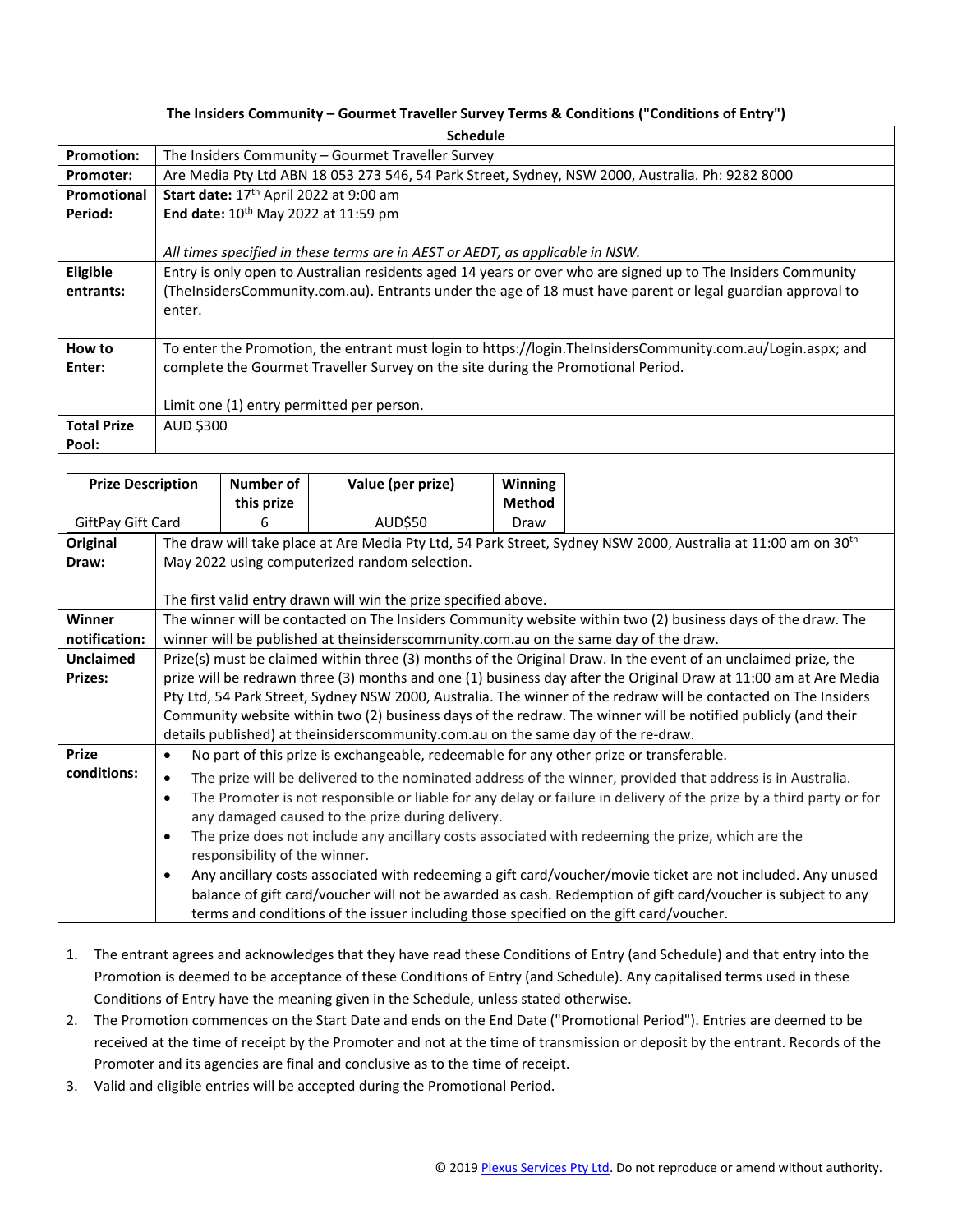- 4. Employees (and the immediate family members) of agencies/companies directly associated with the conduct of this Promotion, the Promoter, its distributors, suppliers, subsidiary companies/businesses and associated companies and agencies are not eligible to enter. "Immediate family member" means any of the following: spouse, ex-spouse, de-facto spouse, child or step-child (whether natural or by adoption), parent, step-parent, grandparent, step-grandparent, uncle, aunt, niece, nephew, brother, sister, step-brother, step-sister or 1st cousin.
- 5. If a prize is won by a person under the age of 18, the prize may be awarded to the winner's parent or guardian and where applicable to the prize a nominated parent/guardian must accompany any person under 18 years of age.
- 6. The draw conductor may draw additional reserve entries in case an invalid entry or entrant is drawn.
- 7. If a draw is scheduled on the weekend or a public holiday, the draw will be conducted at the same time and location on the following business day. The Promoter will ensure each draw is open for public scrutiny and anyone may witness the draw on request. The winner of a drawn prize is determined by chance.
- 8. All reasonable attempts will be made to contact each winner.
- 9. If any winner chooses not to take their prize (or is unable to), or does not take or claim a prize by the time specified by the Promoter, or is unavailable, they forfeit the prize and the Promoter is not obliged to substitute the prize.
- 10. If a prize (or portion of a prize) is unavailable the Promoter reserves the right to substitute the prize (or that portion of the prize) to a prize of equal or greater value and/or specification, subject to any written directions of a regulatory authority.
- 11. No entry fee is charged by the Promoter to enter the Promotion. Where entry is allowed online, there is no additional cost to enter the Promotion other than any cost paid by the entrant to access the website or social media platform of entry via their Internet service provider.
- 12. If there is a dispute as to the identity of an entrant or winner, the Promoter reserves the right, in its sole discretion, to determine the identity of the entrant or winner.
- 13. Entrants' personal information will be collected by the Promoter. Personal information will be stored on the Promoter's database. The Promoter may use this information for future marketing purposes regarding its products, including contacting the entrant electronically. The Promoter is bound by the Australian Privacy Principles in accordance with the Privacy Act 1988 (Cth) and its privacy policy which is located at http://www.aremedia.com.au/privacy/. The Promoter's privacy policy contains information about how the entrant may access, update and seek correction of the personal information the Promoter holds about them and how the entrant may complain about any potential breach by the Promoter of the Australian Privacy Principles or any other Australian privacy laws and how such complaints will be dealt with. The Promoter collects personal information about entrants to enable them to participate in this Promotion and may disclose the entrants' personal information to third parties including its contractors and agents, prize suppliers and service providers to assist in conducting this Promotion and to the State and Territory lottery departments as required under the relevant lottery legislation. If the entrant does not provide their personal information as requested, they may be ineligible to enter or claim a prize in the Promotion. Personal information collected from entrants will not be disclosed to any entity located outside of Australia.
- 14. For the purposes of public statements and advertisements, the Promoter may only publish the winner's surname, initial and State/Territory or postcode of residence.
- 15. The Promoter reserves the right to refuse to allow a winner to take part in any or all aspects of the prize, if the Promoter determines in their absolute discretion, that a winner is not in the physical or mental condition necessary to be able to safely participate in or accept the prize. It is a condition of accepting the prize that the winner (or their parent or legal guardian if under the age of 18) may be required to sign a legal release as determined by the Promoter in its absolute discretion, prior to receiving the prize. If a winner is under the age of 18, a nominated parent or legal guardian of the winner will be required to sign the legal release on the winner's behalf.
- 16. If a prize is provided to the Promoter by a third party, the prize is subject to the terms and conditions of the third party prize supplier and the provision of the prize is the sole responsibility of the third party and not the Promoter. The terms and conditions which apply to the prize at the time it is issued to the winner will prevail over these Conditions of Entry, to the extent of any inconsistency. The Promoter accepts no responsibility or liability for any delay or failure by the third party to deliver the prize, any delay or failure relating to the prize itself or failure by the third party to meet any of its obligations in these Conditions of Entry or otherwise.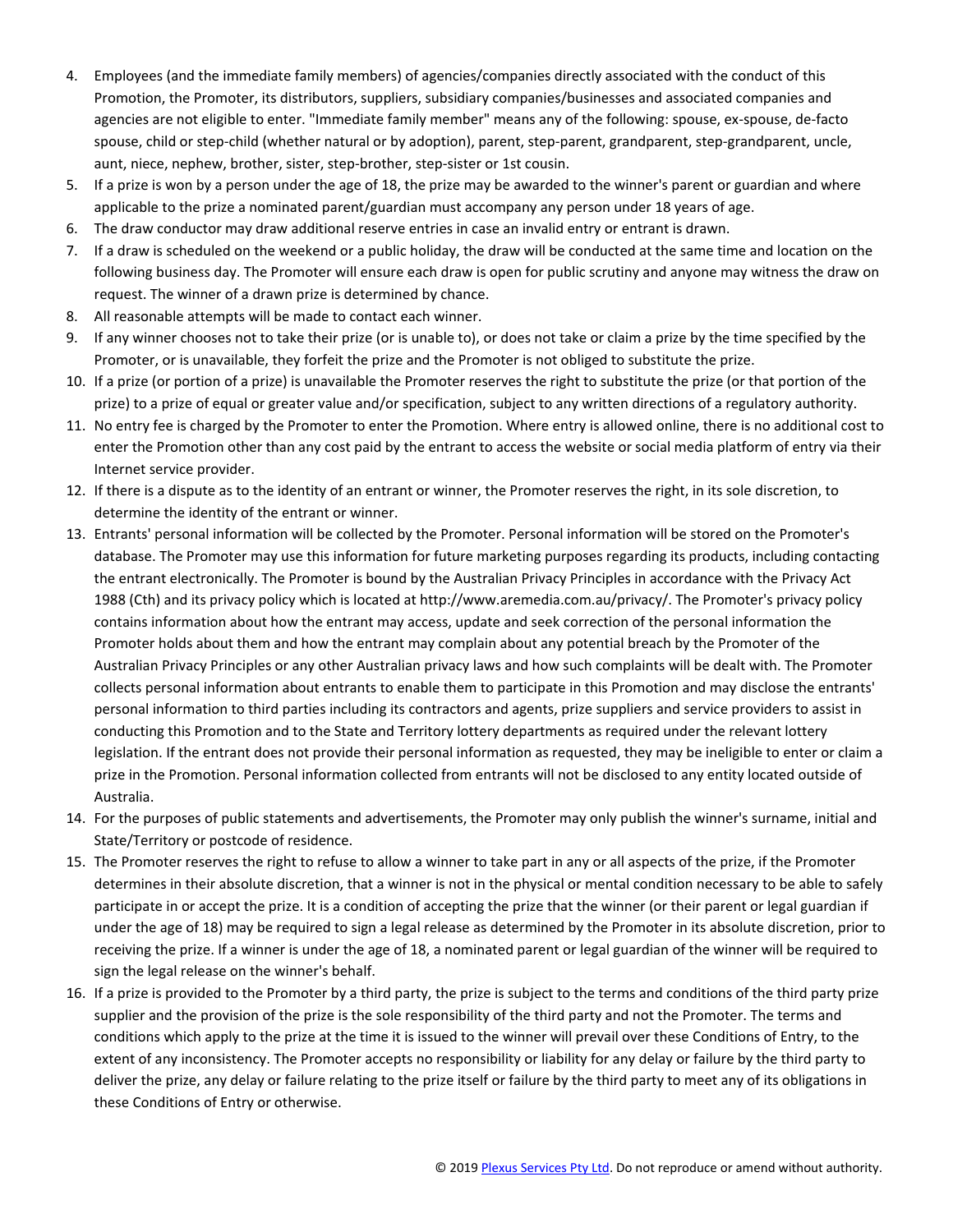- 17. Any guarantee or warranty given is in addition to any relevant statutory guarantees and warranties and nothing in these Conditions of Entry restricts, excludes or modifies or purports to restrict, exclude or modify any statutory consumer rights under any applicable law including the Competition and Consumer Act 2010 (Cth).
- 18. If for any reason any aspect of this Promotion is not capable of running as planned, including by reason of computer virus, communications network failure, bugs, tampering, unauthorised intervention, fraud, technical failure or any cause beyond the control of the Promoter, the Promoter may in its sole discretion cancel, terminate, modify or suspend the Promotion and invalidate any affected entries, or suspend or modify a prize, subject to State or Territory regulation.
- 19. The Promoter reserves the right, at any time, to validate and check the authenticity of entries and entrant's details (including an entrant's identity, age and place of residence). In the event that a winner cannot provide suitable proof as required by the Promoter to validate their entry, the winner will forfeit the prize in whole and no substitute will be offered. Incomplete, indecipherable, inaudible, incorrect and illegible entries, as applicable, will at the Promoter's discretion be deemed invalid and not eligible to win. Entries containing offensive or defamatory comments, or which breach any law or infringe any third party rights, including intellectual property rights, are not eligible to win. The use of any automated entry software or any other mechanical or electronic means that allows an individual to automatically enter repeatedly is prohibited and may render all entries submitted by that individual invalid.
- 20. All material submitted on entry (e.g. answer(s) to survey question(s), photo(s), image(s), drawing(s), comment(s), sound/video recording(s) and answer(s) to a promotional question) must NOT: (a) be in breach of any laws, regulations and rights, e.g. any laws regarding intellectual property (copyright, trademarks, etc), defamation and privacy; (b) be defamatory, obscene, derogatory, pornographic, sexually inappropriate, contain nudity, aggressive, violent, abusive, harassing, threatening, objectionable or discriminate/vilify any section of the community with respect to race, ethnicity, nationality, religion, origin, sexual preference, mental illness, disability or gender or unsuitable for publication; or (c) contain viruses. Entrants warrant that they own or have the right to license the copyright in any entry submitted by them into this Promotion, for the purposes of this Promotion, that no rights have been granted to any third party in respect of any such entry which would prevent the entry being used as contemplated by this Promotion, and that the use by the Promoter of any such entry will not breach any laws or infringe the rights of any person (including without limitation with respect to privacy, intellectual property and defamation). Entrants must obtain prior consent from any person or from the owner(s) of any property that appears in their entry. By entering, all entrants license and grant the Promoter, its affiliates and sub-licensees an exclusive, royalty-free, perpetual, worldwide, irrevocable, and sub-licensable right to use, reproduce, modify, adapt, publish and display their entry (including any portion of their entry) for any purpose, including but not limited to future promotional, marketing or publicity purposes, in any media, without compensation, restriction on use, attribution or liability. Entrants further agree, upon request by the Promoter, to assign all of their rights, title and interest (including copyright) in and to their entry to the Promoter and to sign any legal documentation to confirm such assignment. Entrants agree that their entry is their original work and does not infringe the rights of third parties, or that they have obtained full prior consent from any person who has jointly created or has any rights in the aforementioned material. Entrants consent to any use of their entry that may otherwise infringe their moral rights. Entrants are responsible for all entries they submit on entry. The Promoter will not be liable for any entries, to the extent permitted by law. The Promoter reserves the right to remove, request removal or decline to publish any entry or portion of an entry for any reason whatsoever, including if in breach of these Terms and Conditions. The Promoter will have no liability to entrants if it exercises this right and entrants must comply with any request made by the Promoter pursuant to this paragraph. The entrant warrants and represents that any material sent or provided by the entrant to the Promoter will not infringe any copyright, trademarks or other intellectual property rights of any third party (including moral rights) and that the entrant has all rights to use the materials and has obtained all necessary consents to comply with any relevant privacy and/or confidentiality requirements. Entrants agree to indemnify the Promoter for any breach of the Terms and Conditions including this clause.
- 21. The Promoter reserves the right to disqualify entries in the event of non-compliance with these Conditions of Entry. In the event that there is a dispute concerning the conduct of the Promotion, the decision of the Promoter is final and binding on each entrant and no correspondence will be entered into.
- 22. The Promoter and its associated agencies and companies will not be liable for any loss (including, without limitation, indirect, special or consequential loss or loss of profits), expense, damage, personal injury or death which is suffered or sustained